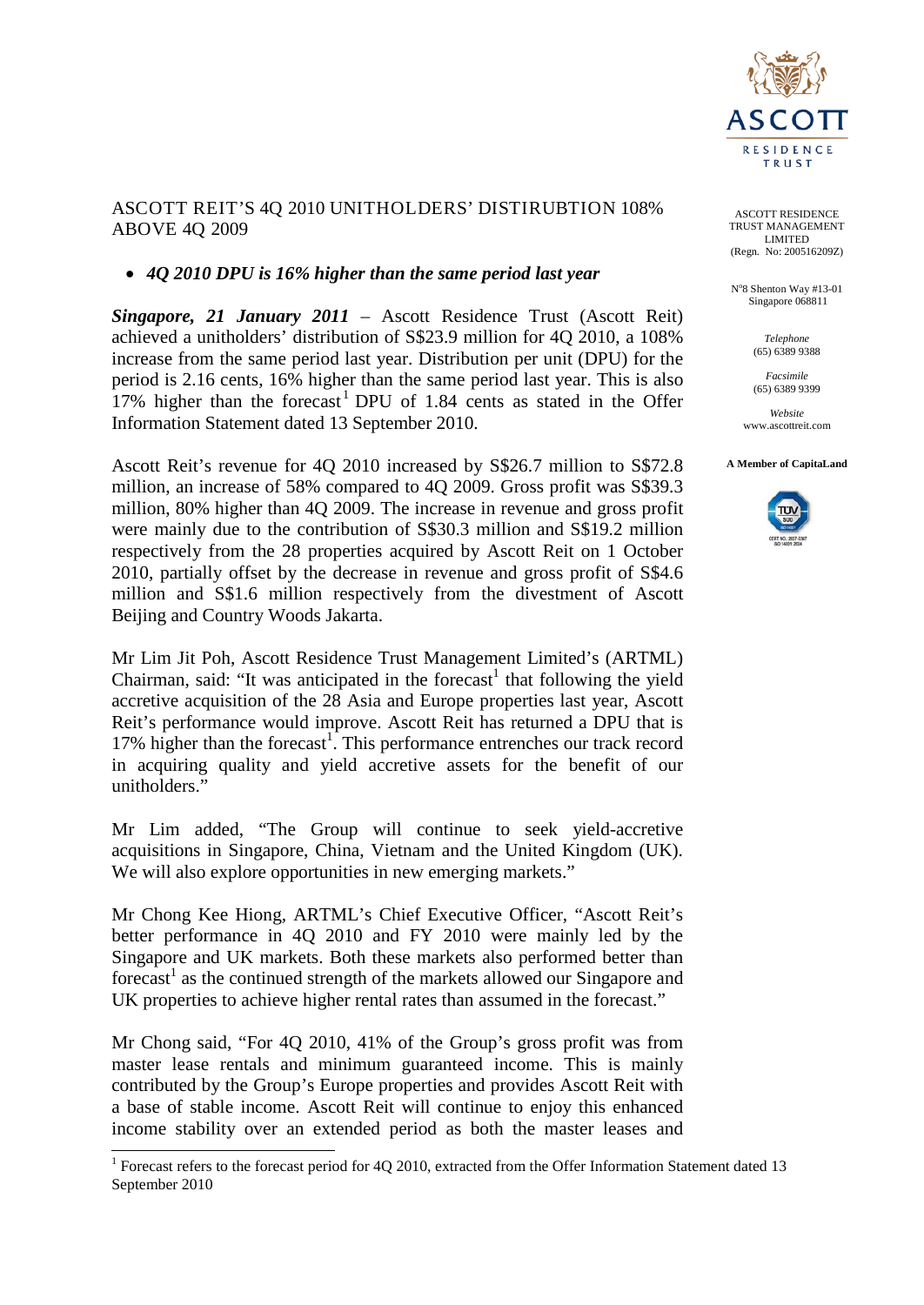management contracts with minimum income guarantee have average weighted remaining tenures of more than 7 years."

Mr Chong added, "In 2011, we expect the Singapore properties to continue to benefit from the increasing demand for serviced apartments as a result of the robust economy. We also expect the UK properties to do well in the lead up to the 2012 London Olympics."

### DISTRIBUTION

On 13 September 2010, ARTML launched an equity fund raising by way of a private placement and non-renounceable preferential offering. In order to ensure fairness to holders of Ascott Reit units prior to the issuance of the private placement new units, ARTML declared, in lieu of the scheduled distribution, an advanced distribution of the distributable income for the period from 1 July 2010 up to 21 September 2010, the day immediately prior to the date on which the private placement new units were issued. The advanced distribution of 1.74 cent per unit was paid on 19 November 2010. The next distribution therefore will comprise the distributable income from 22 September 2010 to 31 December 2010. Semiannual distributions will resume thereafter.

| Distribution             | For 22 September 2010 to 31 December 2010 |
|--------------------------|-------------------------------------------|
| <b>Distribution Rate</b> | $2.27$ cents                              |
| <b>Book Closure Date</b> | 31 January 2011                           |
| <b>Payment Date</b>      | 28 February 2011                          |

# SUMMARY OF RESULTS

### 4Q 2010

|                                                | <b>ACTUAL</b> |         |                                 |
|------------------------------------------------|---------------|---------|---------------------------------|
|                                                | 4Q 2010       | 4Q 2009 | <b>Better/</b> (Worse)<br>$+/-$ |
| <b>Revenue (S\$ million)</b>                   | 72.8          | 46.1    | $+58%$                          |
| <b>Gross Profit (S\$ million)</b>              | 39.3          | 21.9    | $+80%$                          |
| <b>Unitholders' Distribution (S\$ million)</b> | 23.9          | 11.5    | $+108%$                         |
| <b>DPU</b> (S cents)                           | 2.16          | 1.87    | $+16%$                          |
| <b>Revenue Per Available Unit</b>              | 137           | 123     | $+11%$                          |
| (RevPAU) S\$/day                               |               |         |                                 |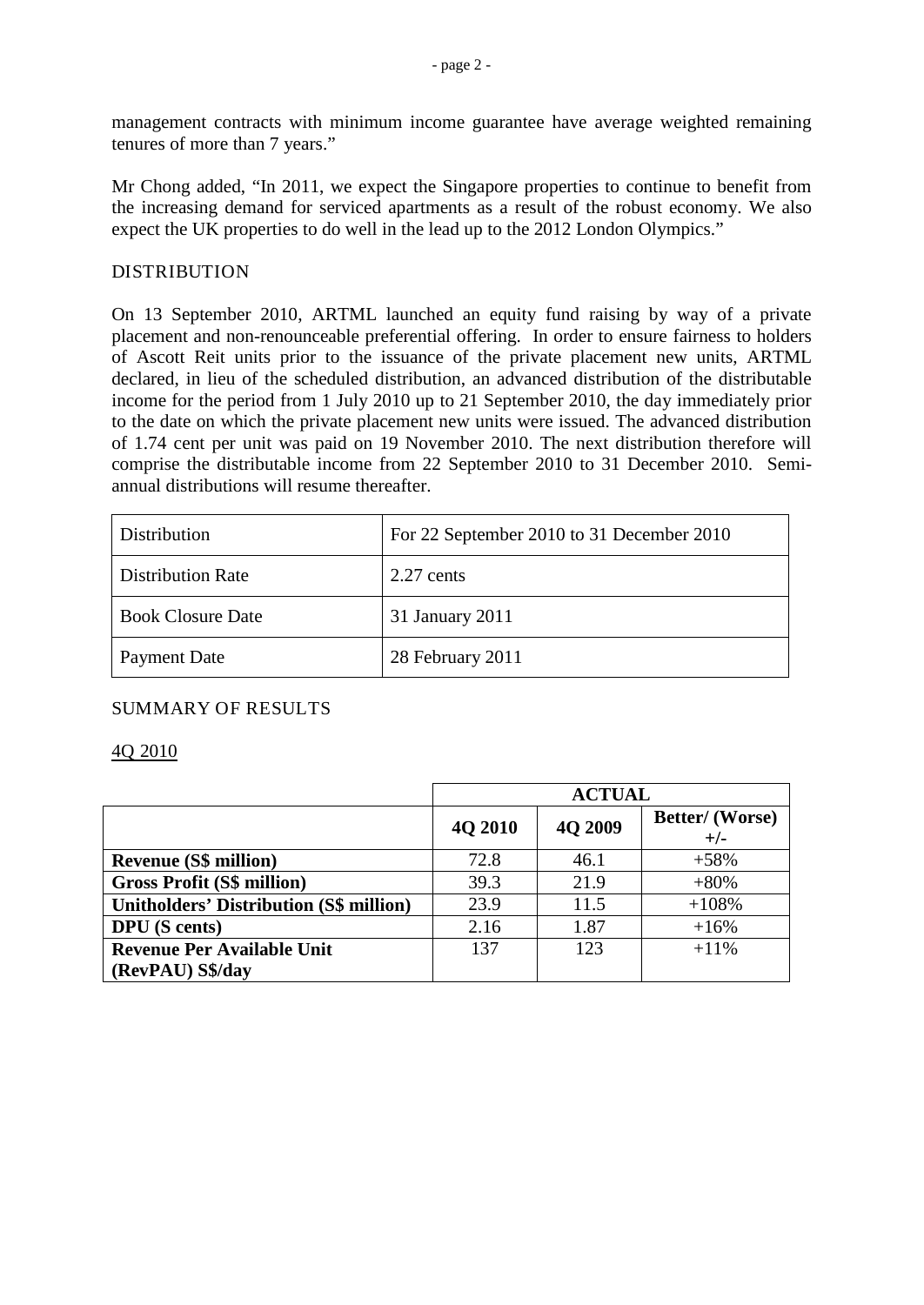|                                                | <b>40 2010</b> |                 |                                 |
|------------------------------------------------|----------------|-----------------|---------------------------------|
|                                                | <b>Actual</b>  | <b>Forecast</b> | <b>Better/</b> (Worse)<br>$+/-$ |
| <b>Revenue (S\$ million)</b>                   | 72.8           | 68.8            | $+6%$                           |
| <b>Gross Profit (S\$ million)</b>              | 39.3           | 36.3            | $+8%$                           |
| <b>Unitholders' Distribution (S\$ million)</b> | 23.9           | 20.6            | $+16%$                          |
| <b>DPU</b> (S cents)                           | 2.16           | 1.84            | $+17%$                          |
| <b>Revenue Per Available Unit</b>              | 137            | 12.7            | $+8%$                           |
| (RevPAU) S\$/day                               |                |                 |                                 |

# SUMMARY OF RESULTS (CONTINUED)

# **FY 2010**

|                                                | <b>ACTUAL</b>  |                |                          |
|------------------------------------------------|----------------|----------------|--------------------------|
|                                                | <b>FY 2010</b> | <b>FY 2009</b> | Better/ (Worse)<br>$+/-$ |
| <b>Revenue (S\$ million)</b>                   | 207.2          | 175.5          | $+18%$                   |
| <b>Gross Profit (S\$ million)</b>              | 101.4          | 84.6           | $+20%$                   |
| <b>Unitholders' Distribution (S\$ million)</b> | 57.7           | 45.2           | $+28%$                   |
| <b>DPU</b> (S cents)                           | 7.54           | 7.32           | $+3%$                    |
| <b>Revenue Per Available Unit</b>              | 130            | 123            | $+6%$                    |
| (RevPAU) S\$/day                               |                |                |                          |

The increase in revenue and gross profit for FY 2010 were mainly due to the 28 properties injected into the portfolio on 1 October 2010. On a same store basis and excluding one-off items, revenue and gross profit for FY 2010 also showed an increase compared to FY 2009.

# **About Ascott Residence Trust**

Ascott Residence Trust (Ascott Reit) was established with the objective of investing primarily in real estate and real estate-related assets which are income-producing and which are used or predominantly used, as serviced residences or rental housing properties.

Ascott Reit's asset size has more than tripled to about S\$2.71 billion as at 31 December 2010 since listing in March 2006. Its international portfolio comprises 64 properties with 6,431 units in 23 cities across 12 countries in Asia Pacific and Europe. Ascott Reit's serviced residence properties are operated under the Ascott, Citadines and Somerset brands, and are mainly located in key gateway cities such as Beijing, Hanoi, Ho Chi Minh City, Jakarta, Manila, Melbourne, Perth, Shanghai, Singapore, Tokyo, Barcelona, Berlin, Brussels, London, Munich and Paris.

Ascott Reit is managed by Ascott Residence Trust Management Limited, a wholly-owned subsidiary of The Ascott Limited and an indirect wholly-owned subsidiary of CapitaLand Limited, one of Asia's largest real estate companies.

For more information about Ascott Reit, please visit [http://www.ascottreit.com.](http://www.ascottreit.com/)